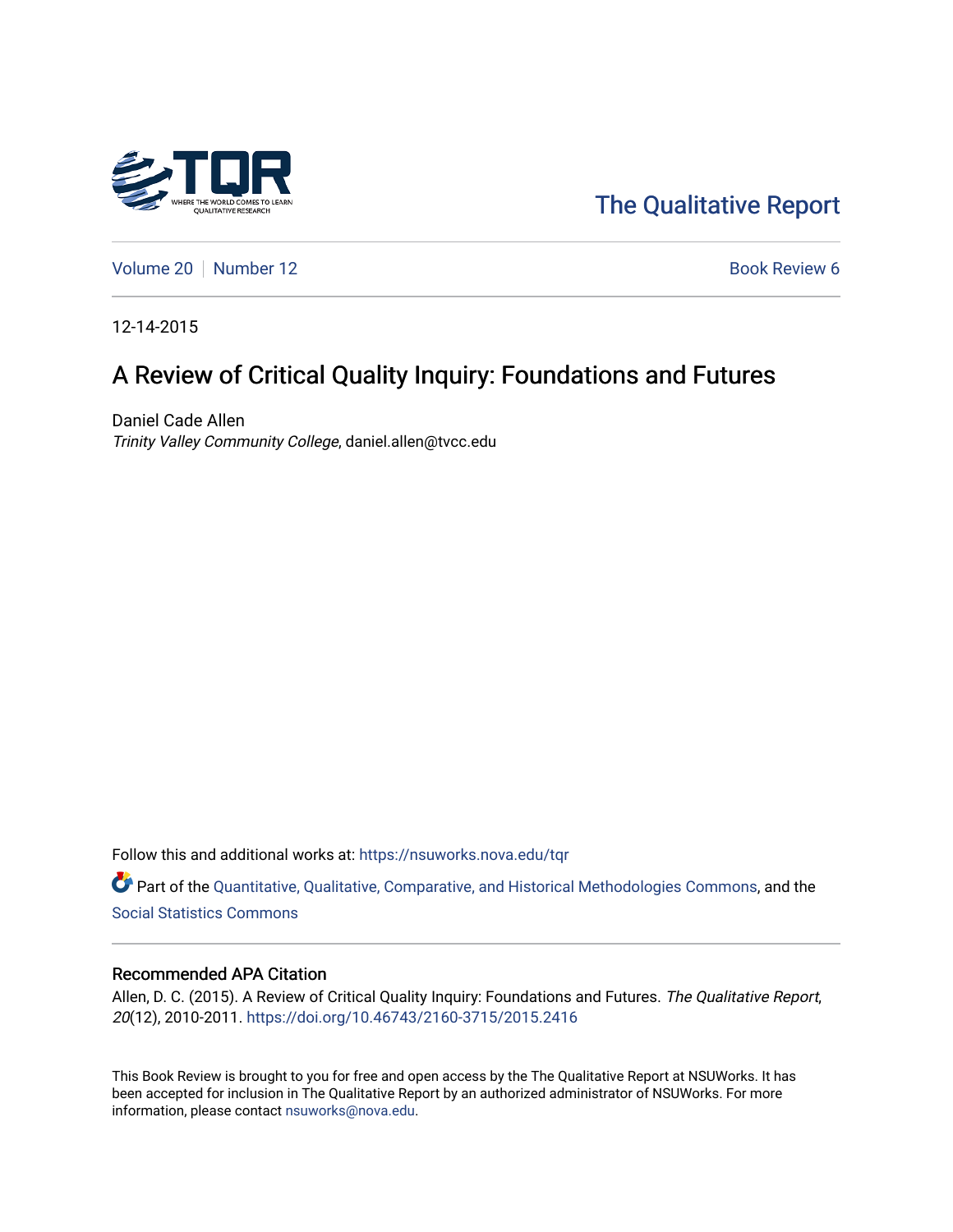

## A Review of Critical Quality Inquiry: Foundations and Futures

## Abstract

In an age of growing concern over issues of social justice, Gaile S. Canella, Michelle Salazar Perez, and Penny A. Pasque offer a refreshing examination of the process and purpose of conducting Critical Qualitative inquiry. A series of essays from noted scholars examine the researcher paradigm in a novel paradigm: globalization and social justice. The reviewer examined the collection of essays as someone who has had little experience with this form of academic inquiry.

## Keywords

Critical Qualitative Inquiry, Qualitative Research, Social Justice

## Creative Commons License



This work is licensed under a [Creative Commons Attribution-Noncommercial-Share Alike 4.0 License](https://creativecommons.org/licenses/by-nc-sa/4.0/).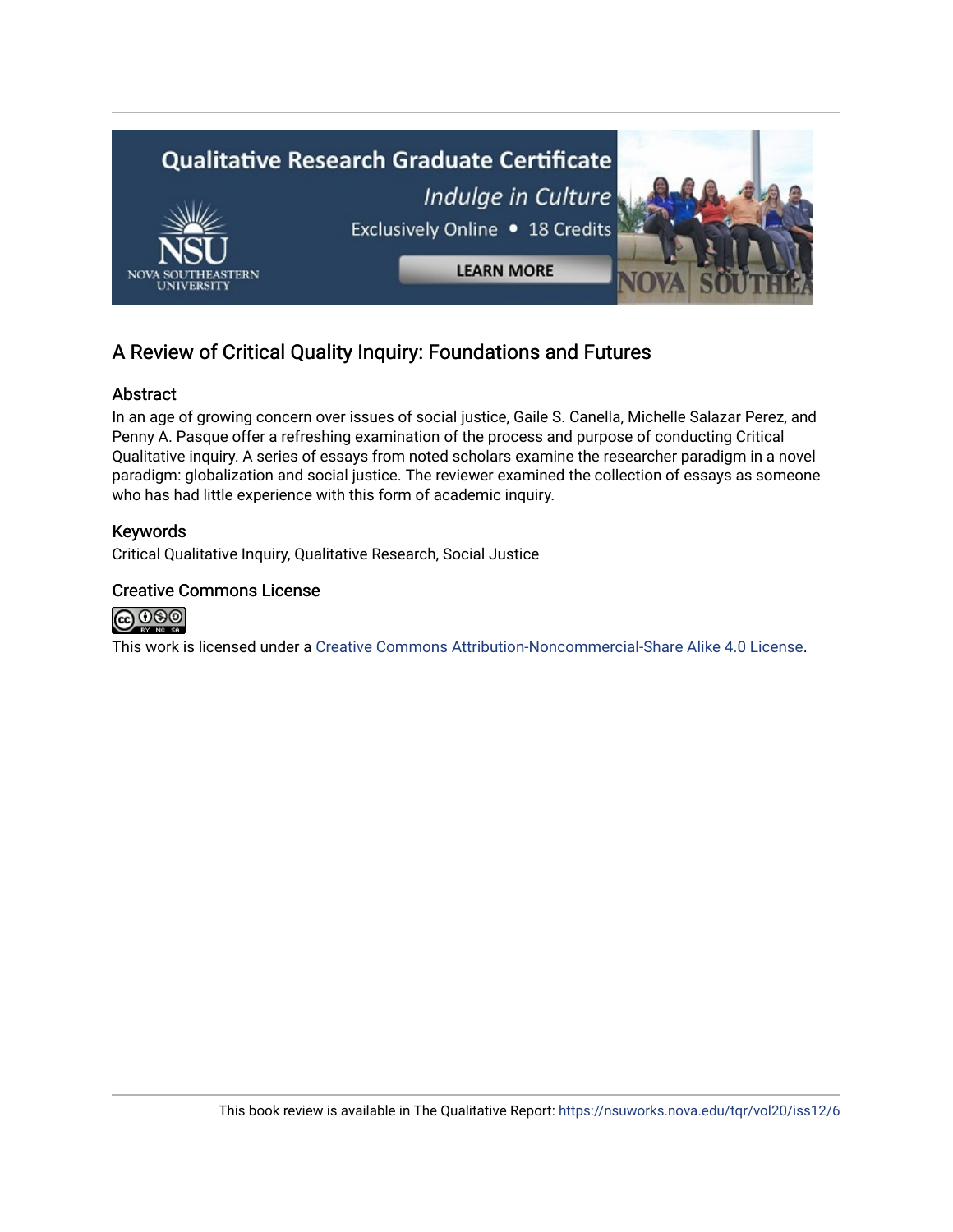

# **A Review of Critical Quality Inquiry: Foundations and Futures**

Daniel C. Allen

Trinity Valley Community College, Athens, Texas, USA

*In an age of growing concern over issues of social justice, Gaile S. Canella, Michelle Salazar Perez, and Penny A. Pasque offer a refreshing examination of the process and purpose of conducting Critical Qualitative inquiry. A series of essays from noted scholars examine the researcher paradigm in a novel paradigm: globalization and social justice. The reviewer examined the collection of essays as someone who has had little experience with this form of academic inquiry. Keywords: Critical Qualitative Inquiry, Qualitative Research, Social Justice*

Researchers have long debated the utility of qualitative inquiry and its role in the academy. Qualitative research concerns itself with capturing the human voice and experience rather than applying quantitative analysis to an environment or situation. Yet, as higher education continues to produce researchers seeking to make their research applicable to their chosen discipline, it remains necessary to revisit the foundations of our work in order to reaffirm its purpose.

*Critical Qualitative Inquiry* (Canella, Salazar Perez, & Pasque, 2015) represents the attempt to reinvigorate the branch of qualitative research to meet the demands of contemporary society. The authors collected a series of essays by prominent researchers to shed light on the growing need for critical qualitative research. Gaile S. Cannella suggests, "We live in a difficult time for critical qualitative researchers" (p. 25). In this simple statement, she explains that the paradigm must be reinvigorated to meet the demands of society. Also, she suggests that future qualitative research must renew its commitment to applying their skills to solving critical social problems.

Divided into three sections, the authors provide a general overview of the history of critical qualitative scholarship, an introduction to the varieties of inquiry, and address the possible future of this research paradigm. Similar to many other recent publications highlighting a branch of qualitative research, Gaile S. Cannella, Michelle Salazar Perez, and Penny A. Pasque (2015) offer more than an introduction into this necessary form of qualitative research. Rather, they provide an in-depth analysis of the purposes and future of critical qualitative research.

The first section provides a foundation for the purpose and scope of critical qualitative research. The author suggests that contemporary society highlights how dire the near future could be unless academics can employ their craft to raise attention to alternative roads our nation could take. Norman Denzin proposes the union of critical and qualitative disciplines to remind ourselves of the need for social justice and the unity to rebut false claims of freedom.

Another series of chapters focus around the central theme of: how do researchers and practitioners envision the field of critical qualitative inquiry. More importantly, three chapters (Ch. 4-7) focus on the reaction of this paradigm in response to growing criticism that critical inquiry has produced little change. As such, another chapter (Ch. 7) seeks to link research with practice. Mark Nasagawa and Beth Swadener contend that establishing mentor-mentee relationships promote the intergenerational conduit for social change that researchers have failed to produce.

The last section of the book focuses on the future of critical qualitative inquiry. To challenge the future of the research paradigm, scholars ask important questions and encourage